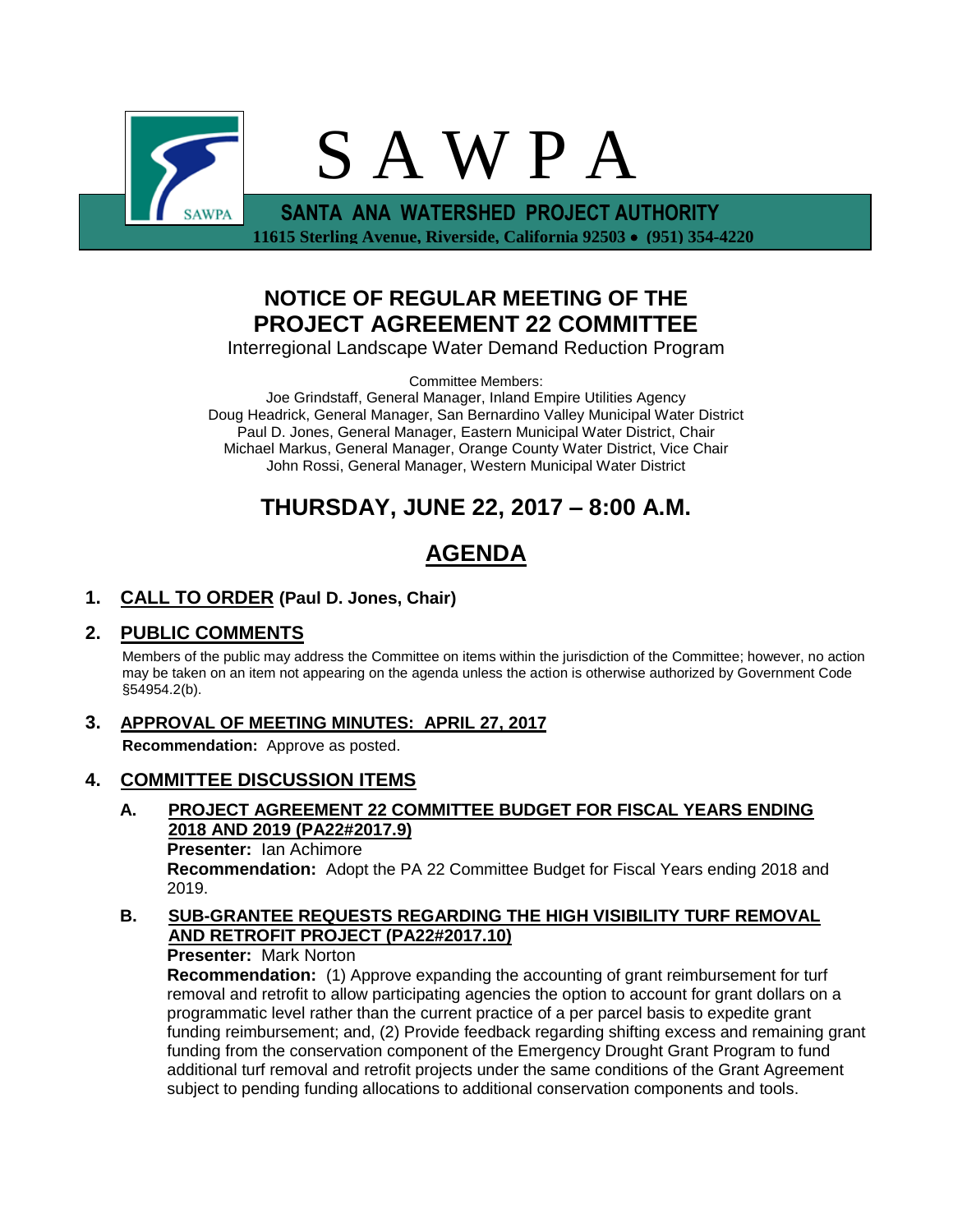### **C. INLAND EMPIRE UTILITIES AGENCY REQUEST TO UTILIZE COST SAVINGS FOR ITS PROACTIVE USE OF THE TECHNOLOGY BASED INFORMATION SUPPORT TOOL**

# **Presenter:** Rick Whetsel

**Recommendation:** Approve the utilization of \$50,000 in cost savings from the conservation component of the Emergency Drought Grant Program to fund the utilization of the Technology Based Information Support Tool for 175,000 residential parcels in the IEUA service area and local cost share for the support tool use by two IEUA sub-agencies.

### **D. SAWPA AERIAL IMAGERY AND LANDSCAPE MEASTUREMENT DATA – REQUEST FOR PROPOSALS: COMPREHENSIVE WATER METER GEOCODING AND CLASSIFICATION OF COMMERCIAL, INDUSTRIAL AND INSTITUTIONAL (CII) ACCOUNTS USING NORTH AMERICAN INDUSTRY CLASSIFICATION SYSTEM (NAICS) CODING (PA22#2017.12)**

**Presenter:** Rick Whetsel

**Recommendation:** Authorize staff to issue a Request for Proposals to seek a qualified consultant to implement a comprehensive program for water meter geocoding and classification of commercial, industrial and institutional (CII) accounts and business type classification including the identification of mixed meter Commercial, Industrial, and Institutional (CII) accounts for up to six retail water agencies in the Santa Ana River Watershed, as well as the EMWD and WMWD service areas within the Upper Santa Margarita Watersheds.

# **E. SAWPA AERIAL IMAGERY AND LANDSCAPE MEASUREMENT DATA – ESRI ON-LINE WEB APPLICATION AND CLOUD SERVICES (PA22#2017.13)**

### **Presenter:** Rick Whetsel

**Recommendation:** Authorize a Task Order with ESRI for an amount not to exceed \$ 100,000 to develop and manage an on-line web application and cloud services to provide retail agency staff improved access to SAWPA aerial imagery and landscape measurement data.

### **F. METROPOLITAN WATER DISTRICT REGIONAL TURF REMOVAL PROGRAM (PA22#2017.11)**

**Presenter:** Ian Achimore

**Recommendation:** Receive and file this update on the Metropolitan Water District of Southern California Turf Removal Program.

## **5. FUTURE AGENDA ITEMS**

## **6. ADJOURNMENT**

### **PLEASE NOTE:**

Americans with Disabilities Act: Meeting rooms are wheelchair accessible. If you require any special disability related accommodations to participate in this meeting, please contact (951) 354-4220 or kberry@sawpa.org. Notification at least 48 hours prior to the meeting will enable staff to make reasonable arrangements to ensure accessibility for this meeting. Requests should specify the nature of the disability and the type of accommodation requested.

Materials related to an item on this agenda submitted to the Commission after distribution of the agenda packet are available for public inspection during normal business hours at the SAWPA office, 11615 Sterling Avenue, Riverside, and available at www.sawpa.org, subject to staff's ability to post documents prior to the meeting.